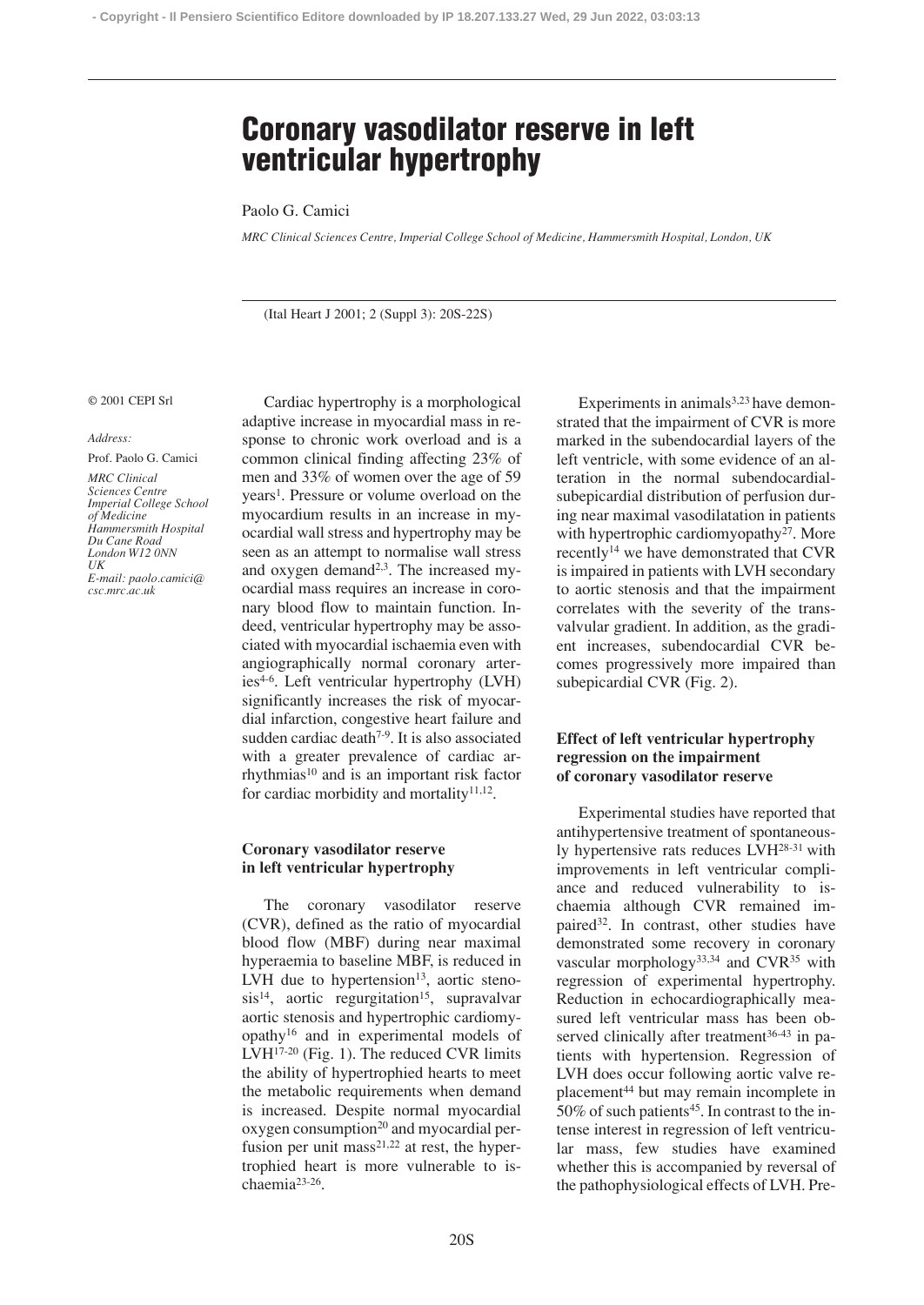

**Figure 1.** *Myocardial blood flow measured by position emission tomography with oxygen-15 labelled water at rest and during near-maximal coronary vasodilatation (dipyridamole 0.56 mg/kg) in normal subjects* (left panel)*, in patients with hypertrophic cardiomyopathy* (*HC,* middle panel)*, and in patients with left ventricular hypertrophy (LVH) secondary to hypertension or aortic stenosis* (right panel)*. Note the significant reduction in hyperaemic blood flow both in HC and LVH compared to normals.*



**Figure 2.** *Correlation of coronary vasodilator reserve (CVR) with aortic valve gradient. Relationship between full thickness (transmural-Tm), subendocardial (Endo) and subepicardial (Epi) CVR (measured by positron emission tomography with oxygen-15 labelled water at rest and during near-maximal coronary vasodilatation with dipyridamole 0.56 mg/kg) and severity of aortic valve gradient in patients with aortic stenosis. Note the progressive decline of CVR with the increase of the gradient severity particularly in the subendocardial layers.*

liminary results from our study in patients with aortic stenosis and LVH show that reduction in left ventricular mass following aortic valve replacement is associated with a marked improvement of overall CVR14. It is unclear whether similar changes occur with regression of LVH in hypertension. One study has demonstrated an improvement in CVR with antihypertensive treatment46, although it remains to be established whether regression of LVH correlates with improvement in CVR.

### **References**

- 1. Savage DD, Garrison RJ, Kannel WB, et al. The spectrum of left ventricular hypertrophy in a general population sample: the Framingham study. Circulation 1987; 75 (Suppl 1): I26-I33.
- 2. Kuhn H. The definition of ventricular hypertrophy. Eur Heart J 1982; 3 (Suppl A): 5-8.
- 3. Chilian WM, Marcus ML. Coronary vascular adaptations to myocardial hypertrophy. Annu Rev Physiol 1987; 49: 477- 87.
- 4. Pichard AD, Gorlin R, Smith H, Ambrose J, Meller J. Coronary flow studies in patients with left ventricular hypertrophy of the hypertensive type. Evidence for an impaired coronary vascular reserve. Am J Cardiol 1981; 47: 547-53.
- 5. Opherk D, Mall G, Zebe H, et al. Reduction of coronary reserve: a mechanism for angina pectoris in patients with arterial hypertension and normal coronary arteries. Circulation 1984; 69: 1-7.
- 6. Marcus ML, Doty DB, Hiratzka LF, Wright CB, Eastham CL. A mechanism for angina pectoris in patients with aortic stenosis and normal coronary arteries. N Engl J Med 1982; 307: 1362-7.
- 7. Kannel WB. Prevalence and natural history of electrocardiographic left ventricular hypertrophy. Am J Med 1983; 75 (Suppl 3A): 4-11.
- 8. Kannel WB. Left ventricular hypertrophy as a risk factor for arterial hypertension. Eur Heart J 1992; 13 (Suppl D): 82-8.
- 9. Levy D, Garrison RJ, Savage DD, Kannel WB, Castelli WP. Prognostic implications of echocardiographically determined left ventricular mass in the Framingham Heart Study. N Engl J Med 1990; 322: 1561-6.
- 10. Levy D, Anderson KM, Savage DD, Balkus SA, Kannel WB, Castelli WP. Risk of ventricular arrhythmias in left ventricular hypertrophy: the Framingham Heart Study. Am J Cardiol 1987; 60: 560-5.
- 11. Cooper RS, Simmons BE, Castaner A, Santhanam V, Ghali J, Mar M. Left ventricular hypertrophy is associated with worse survival independent of ventricular function and number of coronary arteries severely narrowed. Am J Cardiol 1990; 65: 441-5.
- 12. Gordon T, Kannel WB. Premature mortality from coronary heart disease. The Framingham study. JAMA 1971; 215: 1617-25.
- 13. Choudhury L, Rosen SD, Patel D, Nihoyannopoulos P, Camici PG. Coronary vasodilator reserve in primary and secondary left ventricular hypertrophy. Eur Heart J 1997; 18: 108-16.
- 14. Rajappan K, Rimoldi O, Ariff B, Pennell DJ, Sheridan DJ, Camici PG. The impairment of coronary vasodilator reserve is related to the severity of aortic stenosis. (abstr) Circulation 2000; 102 (Suppl 2): II-785.
- 15. Pichard AD, Smith H, Holt J. Coronary vascular reserve in left ventricular hypertrophy secondary to chronic aortic regurgitation. Am J Cardiol 1983; 51: 315-20.